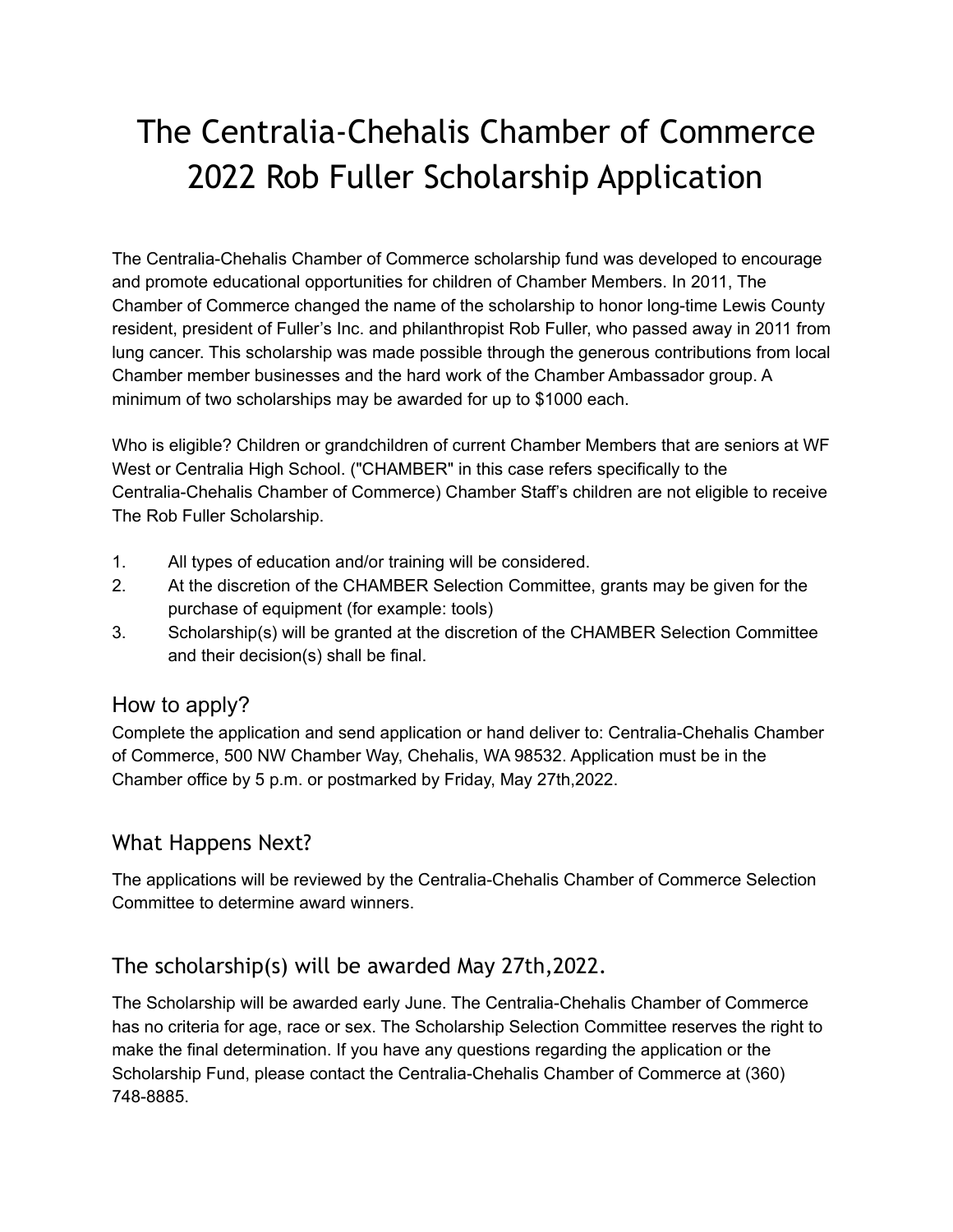## The Centralia-Chehalis Chamber of Commerce 2022 Rob Fuller Scholarship Application Cover Letter

| DEADLINE: May 27th, 2022.                                                                                       |                                           | Date: ________________                                                                         |  |
|-----------------------------------------------------------------------------------------------------------------|-------------------------------------------|------------------------------------------------------------------------------------------------|--|
| Type or print in ink:                                                                                           |                                           |                                                                                                |  |
|                                                                                                                 |                                           | Last Name: ______________________ Middle Initial: ______ First Name: ____________              |  |
|                                                                                                                 |                                           |                                                                                                |  |
|                                                                                                                 |                                           |                                                                                                |  |
|                                                                                                                 |                                           |                                                                                                |  |
|                                                                                                                 |                                           |                                                                                                |  |
| What is your connection to the Centralia-Chehalis Chamber of Commerce?                                          |                                           | ,我们也不能在这里的人,我们也不能在这里的人,我们也不能在这里的人,我们也不能在这里的人,我们也不能在这里的人,我们也不能在这里的人,我们也不能在这里的人,我们也              |  |
| Please provide proof: (Signature of Chamber member in active status)                                            |                                           | ,我们也不能在这里的人,我们也不能在这里的人,我们也不能在这里的人,我们也不能在这里的人,我们也不能在这里的人,我们也不能在这里的人,我们也不能在这里的人,我们也              |  |
| Please enclose a current high school transcript. (Original transcripts not required)                            |                                           |                                                                                                |  |
| Check if the school is mailing transcripts directly to Chamber                                                  |                                           |                                                                                                |  |
|                                                                                                                 |                                           | We hereby confirm all statements made within this application are true, accurate and complete. |  |
| Applicant Manual Applicant Manual Applicant Manual Applicant Manual Applicant Manual Applicant Manual Applicant |                                           | Date                                                                                           |  |
|                                                                                                                 | Parent Name<br><b>Parent Phone Number</b> |                                                                                                |  |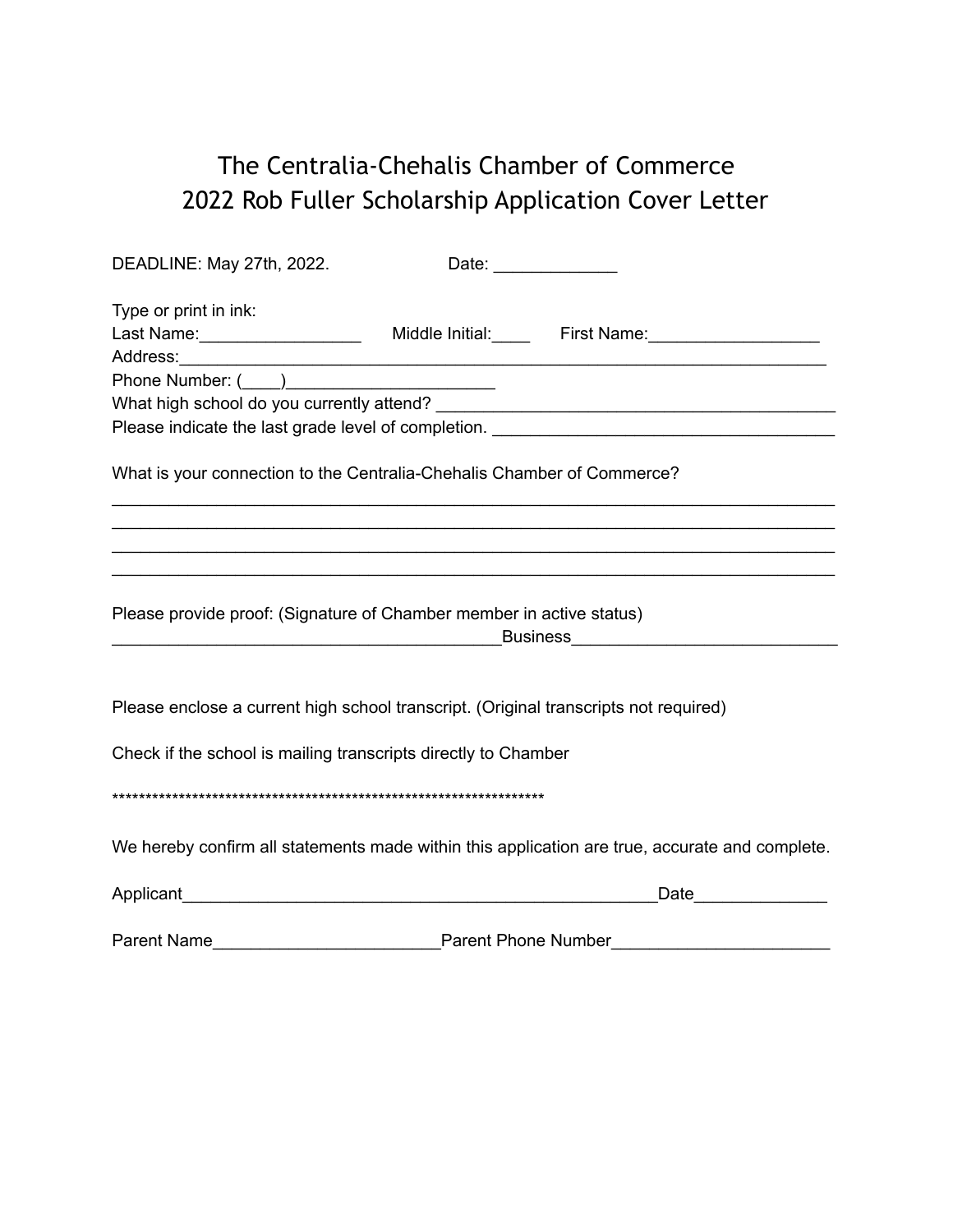### The Centralia-Chehalis Chamber of Commerce 2022 Rob Fuller Scholarship Application Questions

Please answer the following as they apply to your situation.

1. Please explain your educational plans for the coming year and indicate your intended college or training site.

2. Please write a brief description of yourself and your educational and career goals.

3. How will you use your education/training in current or future employment?

4. If your request is for equipment, please describe the nature of the request and how it will benefit you. (If applicable)

5. Describe any awards or special recognition you have received.